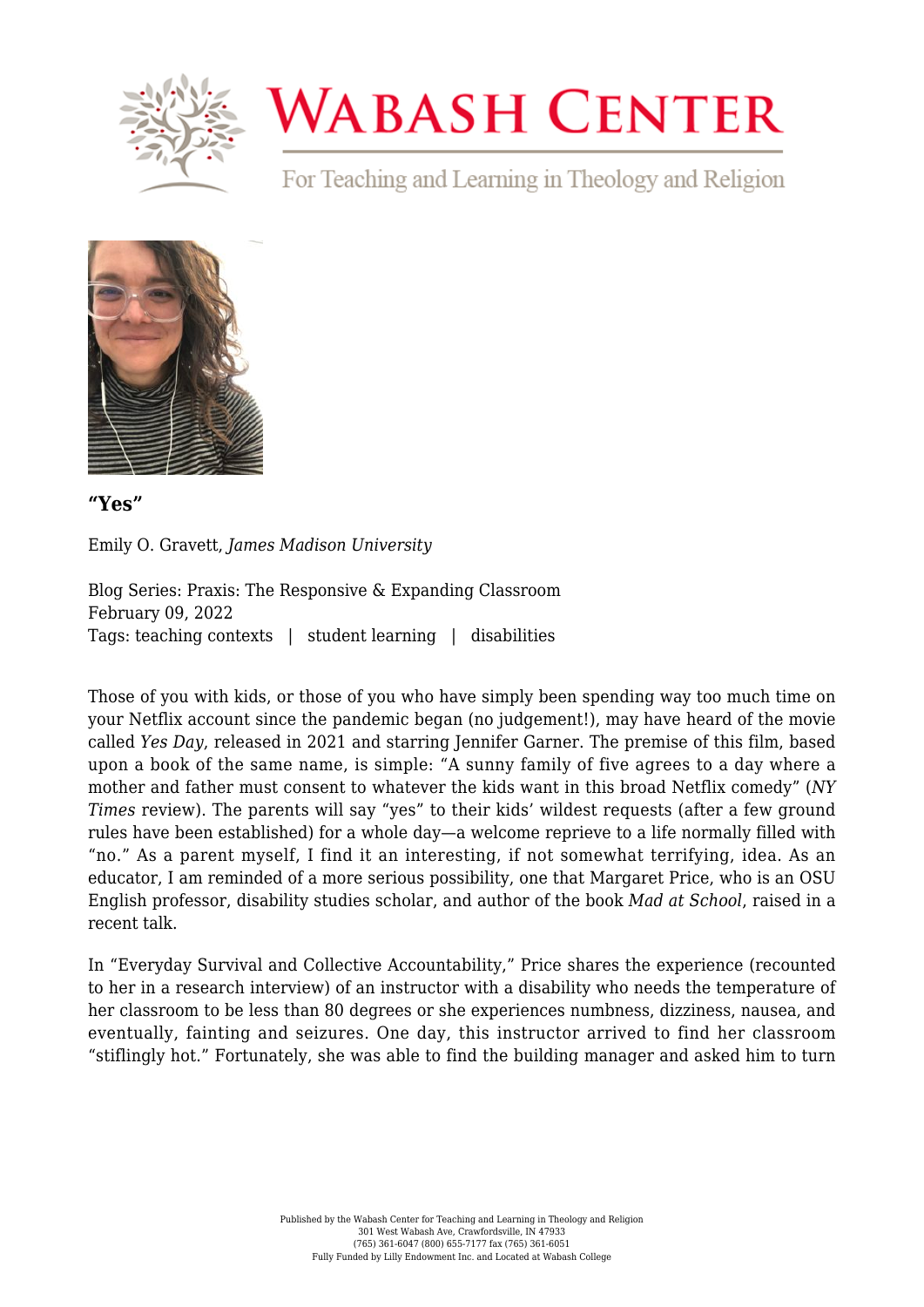the temperature down. And "the building manager just did it," [which surprised Price.](https://transform.utah.edu/dslecture-2021/) She goes on:

The thing that really struck me about this story is how simple the actions required were, and how incredible, how incredibly rare it is to have someone simply believe you when you say "Hey, I need something." This is an interesting thought experiment to practice if you want to kind of try out one of these over the next few days. Stay alert for expressions of need that might be shared with you and imagine what would happen if you simply said "Okay," instead of saying, "Well, why do you need to miss class?" or "Why is that the particular software that you need," or "Say more about why this would be the optimal decision." And, again, I'm not saying we all should, like, this is not a radical "yes to everything" improv kind of proposition. I'm much too uptight for that. It's more of just a thought experiment. What would happen if someone told you they needed something, and you just said, "I believe you"?

Many of us academics are trained in a "[hermeneutics of suspicion](https://journal.media-culture.org.au/index.php/mcjournal/article/view/431)." We are known for our sharp critical thinking skills. We are taught to interrogate, to question, to analyze, to require evidence. [Being humble](https://www.vox.com/science-and-health/2019/1/4/17989224/intellectual-humility-explained-psychology-replication) is hard for us. Jumping quickly to critique is much more comfortable. But do these dispositions, these impulses, these habits, interfere with our ability to believe, to empathize, to care—to recognize the real, complex, imperfect human beings in front of us? Who is harmed when we are skeptical or distrustful? Who do we alienate or exclude? Who refrains from coming to us, from sharing their stories with us, from asking us for our help? While Price was focusing on faculty with disabilities in her talk because this is the population she studies (and identifies with), the same point could be made about colleagues of ours with other identity markers, and also about the students in our—virtual or in-person—religion courses.

Higher education creates barriers and inhospitable conditions for many students—a veritable landscape of "nope" for far too many. The disclosure process for students with disabilities, for example, can be expensive, cumbersome, intimidating, embarrassing, and, sometimes, just not worth it. First-generation students have a heck of a time figuring out the ["hidden curriculum."](https://www.insidehighered.com/news/2021/01/19/author-discusses-her-new-book-first-generation-students-harvard-and-georgetown) Students of color face ["stereotype threat"](https://www.niot.org/nios-video/stereotype-threat-conversation-claude-steele) and have to worry about a ["sense of belonging,"](https://www.insidehighered.com/views/2020/09/08/encouraging-sense-belonging-among-underrepresented-students-key-their-success-stem) not to mention more serious issues. Despite advances from movements like #metoo, women still don't come forward to report experiences of sexual harassment and assault because of a fear of not being believed, a fear of having to "prove" the trauma and relive it all over again, a fear of [backlash and negative consequences.](https://hbr.org/2019/09/the-metoo-backlash) And, of course, [identities intersect](http://www.forharriet.com/2016/09/the-vision-for-black-lives-is.html?m=1) and experiences of marginalization, discrimination, microaggression, and oppression compound. I have heard these stories, and more, from undergraduates in my own religion courses, even at a university that ostensibly cares about "diversity." In many ways, our educational institutions are like life as usual for the family in *Yes Day*.

Yet I imagine a different way—a more open and charitable and flexible orientation—would be